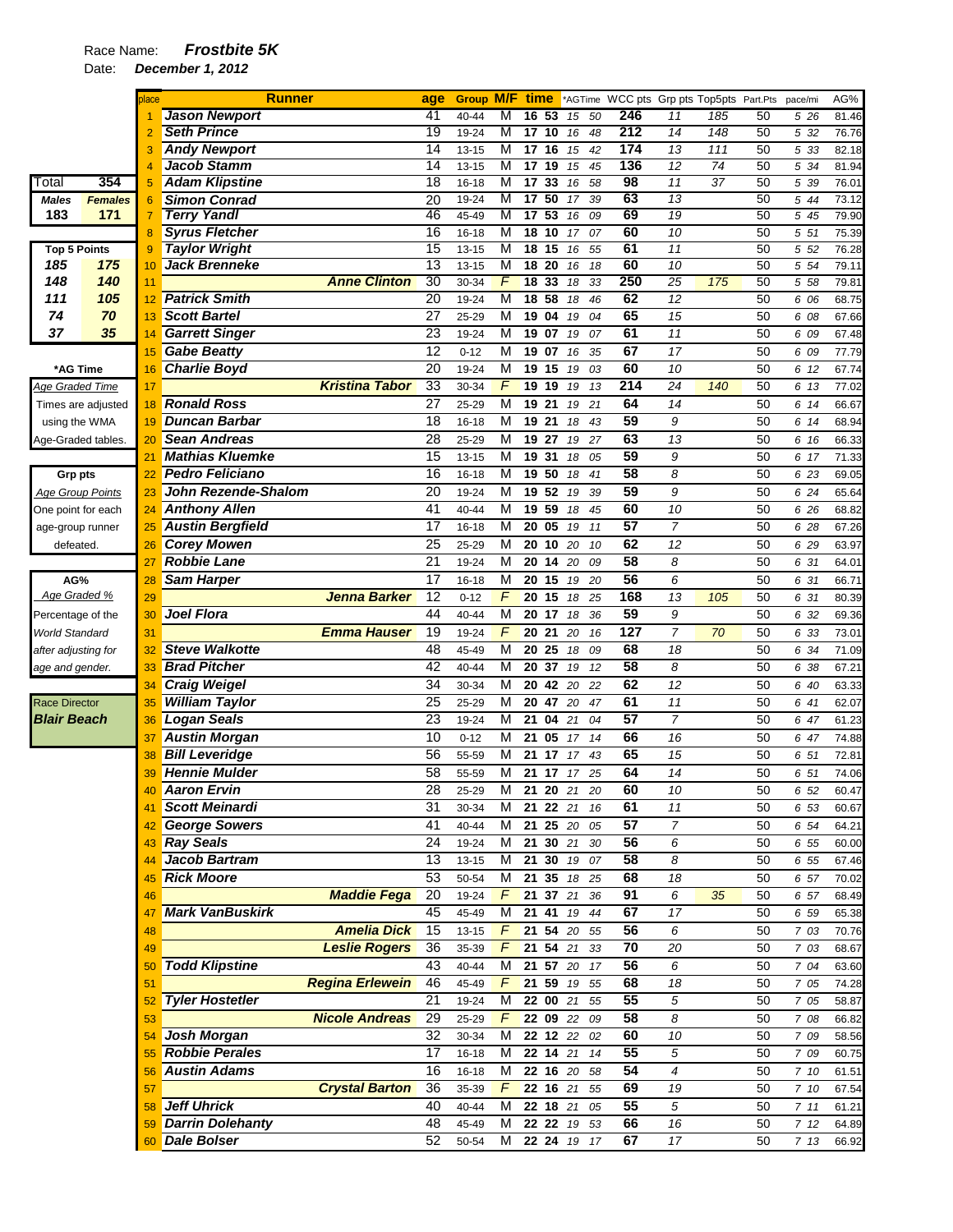| place | <b>Runner</b>            |                           | age             | Group M/F time |                |                    |                    |      |    |                 |                | *AGTime WCC pts Grp pts Top5pts Part.Pts | pace/mi | AG%   |
|-------|--------------------------|---------------------------|-----------------|----------------|----------------|--------------------|--------------------|------|----|-----------------|----------------|------------------------------------------|---------|-------|
| 61    | <b>Mark Barton</b>       |                           | 55              | 55-59          | М              | 22 29              |                    | 18   | 52 | 63              | 13             | 50                                       | 7 14    | 68.35 |
| 62    |                          | <b>Danielle Newport</b>   | 12              | $0 - 12$       | F              | 22 30              |                    | 20   | 27 | 62              | 12             | 50                                       | 7 15    | 72.35 |
| 63    |                          | <b>Katie Lahmann</b>      | 18              | 16-18          | F              | 22 31              |                    | 22   | 17 | 52              | $\overline{c}$ | 50                                       | 7 15    | 66.44 |
| 64    |                          | <b>Brenda Burns</b>       | 54              | 50-54          | F              | 22                 | 32                 | 18   | 26 | 68              | 18             | 50                                       | 7 15    | 80.27 |
| 65    | Jesse Jaynes             |                           | 39              | 35-39          | М              | 22 36              |                    | 21   | 31 | 65              | 15             | 50                                       | 7 16    | 59.95 |
| 66    | <b>Ron Bauman</b>        |                           | 53              | 50-54          | М              | 23 08              |                    | 19   | 45 | 66              | 16             | 50                                       | 7 27    | 65.33 |
| 67    | <b>Stephen Scruggs</b>   |                           | 17              | 16-18          | М              |                    | 23 10              | 22   | 07 | 53              | 3              | 50                                       | 7 27    | 58.31 |
| 68    | <b>Rick Duncan</b>       |                           | 38              | 35-39          | М              | 23 11              |                    | 22   | 14 | 64              | 14             | 50                                       | 7 28    | 58.01 |
| 69    | <b>Dave Snow</b>         |                           | 35              | 35-39          | М              |                    | 23 11              | 22   | 42 | 63              | 13             | 50                                       | 7 28    | 56.85 |
| 70    | <b>Brian Green</b>       |                           | $\overline{38}$ | 35-39          | М              | 23                 | 18                 | 22   | 21 | 62              | 12             | 50                                       | 7 30    | 57.72 |
| 71    | <b>Jeff Smith</b>        |                           | 49              | 45-49          | М              |                    | 23 29              | 20   | 42 | 65              | 15             | 50                                       | 7 34    | 62.30 |
| 72    | Levon Jordan             |                           | 9               | $0 - 12$       | М              | 23                 | 29                 | 18   | 31 | 65              | 15             | 50                                       | 7 34    | 69.66 |
| 73    | <b>Rhett Baumgartner</b> |                           | 54              | 50-54          | М              | 23                 | 32                 | 19   | 55 | 65              | 15             | 50                                       | 7 34    | 64.76 |
| 74    | <b>Austin Farlow</b>     |                           | 9               | $0 - 12$       | M              | 23                 | 34                 | 18   | 35 | 64              | 14             | 50                                       | 7 35    | 69.41 |
| 75    | <b>Bill Marker</b>       |                           | 51              | 50-54          | М              |                    | 23 38              | 20   | 30 | 64              | 14             | 50                                       | 7 36    | 62.91 |
| 76    | <b>Jacob Thompson</b>    |                           | 17              | $16 - 18$      | M              | 23                 | 39                 | 22   | 35 | 52              | $\overline{c}$ | 50                                       | 7 37    | 57.12 |
| 77    | <b>Chris Kluemke</b>     |                           | 47              | 45-49          | М              | 23                 | 44                 | 21   | 16 | 64              | 14             | 50                                       | 7 38    | 60.68 |
| 78    |                          | <b>Shelby Woodward</b>    | 13              | 13-15          | F              | 23                 | 45                 | 22   | 00 | 55              | 5              | 50                                       | 7 39    | 67.25 |
| 79    | <b>Ben Climer</b>        |                           | 27              | 25-29          | М              | 23                 | 49 23              |      | 49 | 59              | 9              | 50                                       | 7 40    | 54.16 |
| 80    | <b>Brad Lambright</b>    |                           | 46              | 45-49          | М              | 23                 | 57                 | 21   | 37 | 63              | 13             | 50                                       | 7 43    | 59.66 |
| 81    |                          | <b>Ashley Toschlog</b>    | 14              | $13 - 15$      | F              | 24                 | 03                 | 22   | 39 | 54              | 4              | 50                                       | 7 44    | 65.33 |
| 82    | <b>Richard Smith</b>     |                           | 66              | 65-69          | М              | $24 \overline{10}$ |                    | 18   | 25 | 55              | 5              | 50                                       | 7 47    | 70.05 |
| 83    |                          | <b>Kathy Shelley</b>      | 41              | 40-44          | F              | 24 15              |                    | 23   | 07 | $\overline{74}$ | 24             | 50                                       | 7 48    | 64.02 |
|       | <b>Parker Jaynes</b>     |                           | 11              |                | М              | 24 17              |                    |      | 29 | 63              | 13             | 50                                       | 7 49    |       |
| 84    | <b>William Brenneke</b>  |                           | 9               | $0 - 12$       |                | 24 17              |                    | 20   |    | 62              | 12             |                                          |         | 62.99 |
| 85    | <b>Zach Rozelle</b>      |                           |                 | $0 - 12$       | М              |                    |                    | 19   | 09 |                 |                | 50                                       | 7 49    | 67.36 |
| 86    |                          |                           | 57              | 55-59          | М              |                    | 24 20              | 20   | 05 | 62<br>61        | 12             | 50                                       | 7 50    | 64.23 |
| 87    | <b>Jon Milan</b>         |                           | 35              | 35-39          | М              |                    | 24 22              | 23   | 51 |                 | 11             | 50                                       | 7 51    | 54.09 |
| 88    | <b>LeKendric Brown</b>   |                           | 11              | $0 - 12$       | М              |                    | 24 27              | 20   | 37 | 61              | 11             | 50                                       | 7 52    | 62.56 |
| 89    | <b>Nickolas Dunlap</b>   |                           | 15              | 13-15          | М              | 24                 | 28                 | 22   | 40 | 57              | 7              | 50                                       | 7 53    | 56.90 |
| 90    | <b>Joe Gleeson</b>       |                           | 49              | 45-49          | М              |                    | 24 29              | 21   | 35 | 62              | 12             | 50                                       | 7 53    | 59.76 |
| 91    | <b>Jeremy Browning</b>   |                           | 30              | 30-34          | М              | 24                 | $\overline{32}$    | 24   | 28 | 59              | 9              | 50                                       | 7 54    | 52.71 |
| 92    | Jaden Swiderek           |                           | 10              | $0 - 12$       | М              |                    | 24 36              | 20   | 06 | 60              | 10             | 50                                       | 7 55    | 64.18 |
| 93    | <b>Alex Reynolds</b>     |                           | 11              | $0 - 12$       | М              |                    | 24 37              | 20   | 46 | 59              | 9              | 50                                       | 7 55    | 62.13 |
| 94    |                          | <b>Jennifer Jones</b>     | 33              | 30-34          | F              | 24                 | 37                 | 24   | 29 | 73              | 23             | 50                                       | 7 55    | 60.44 |
| 95    | <b>George Clinton</b>    |                           | 64              | 60-64          | М              | 24 40              |                    | 19   | 09 | 52              | $\overline{c}$ | 50                                       | 7 56    | 67.38 |
| 96    | <b>Jason Talbot</b>      |                           | 28              | 25-29          | М              |                    | 24 43              | 24   | 43 | 58              | 8              | 50                                       | 7 57    | 52.20 |
| 97    | Dana Reihman             |                           | 58              | 55-59          | М              | 24                 | 48                 | 20   | 18 | 61              | 11             | 50                                       | 7 59    | 63.56 |
| 98    | <b>Robert Dancer</b>     |                           | 8               | $0 - 12$       | М              | 24 51              |                    | 18   | 50 | 58              | 8              | 50                                       | 759     | 68.49 |
| 99    | <b>Richard Barton</b>    |                           | 59              | 55-59          | М              | $\overline{24}$    | $\overline{52}$ 20 |      | 10 | 60              | 10             | 50                                       | 8 00    | 63.94 |
| 100   |                          | <b>Katherine Birdsall</b> | 21              | 19-24          | F              |                    | 24 53 24           |      | 53 | 55              | 5              | 50                                       | 8 01    | 59.48 |
| 101   |                          | <b>Soni Marker</b>        | 49              | 45-49          | F              |                    | 24 55 21           |      | 46 | 67              | 17             | 50                                       | 8 01    | 68.02 |
| 102   |                          | Jane Terashima            | 62              | 60-64          | F              | 24 56              |                    | 18   | 12 | 57              | $\overline{7}$ | 50                                       | 8 02    | 81.31 |
|       | 103 Andrew Shepherd      |                           | 30              | 30-34          | М              |                    | 25 02 24           |      | 58 | 58              | 8              | 50                                       | 8 03    | 51.66 |
|       | 104 Steven Dick          |                           | 50              | 50-54          | М              |                    | 25 03 21           |      | 55 | 63              | 13             | 50                                       | 8 04    | 58.87 |
|       | 105 Rod Waltz            |                           | 51              | 50-54          | М              |                    | 250421             |      | 45 | 62              | 12             | 50                                       | 8 04    | 59.32 |
| 106   |                          | <b>Polly Wilde</b>        | 51              | 50-54          | F              | 25 08              |                    | 21   | 24 | 67              | 17             | 50                                       | 8 0 5   | 69.18 |
| 107   |                          | <b>Katie Carpenter</b>    | 25              | 25-29          | F              |                    | $25 \t13$          | 25   | 13 | 57              | $\overline{7}$ | 50                                       | 8 07    | 58.69 |
| 108   |                          | <b>Erica Barker</b>       | 10              | $0 - 12$       | $\overline{F}$ |                    | 25 14 21           |      | 53 | 61              | 11             | 50                                       | 8 07    | 67.61 |
| 109   | <b>Todd Barker</b>       |                           | 47              | 45-49          | М              |                    | $25$ 15            | 22   | 37 | 61              | 11             | 50                                       | 8 08    | 57.03 |
| 110   | <b>Clifford Clark</b>    |                           | 59              | 55-59          | М              |                    | 25 18 20           |      | 32 | 59              | 9              | 50                                       | 8 09    | 62.85 |
| 111   |                          | <b>Leann Brenneke</b>     | 12              | $0 - 12$       | F              |                    | 25 24 23           |      | 05 | 60              | 10             | 50                                       | 8 11    | 64.09 |
| 112   | <b>Tim Green</b>         |                           | 45              | 45-49          | М              |                    | 25 28 23           |      | 10 | 60              | 10             | 50                                       | 8 12    | 55.67 |
| 113   |                          | <b>Skylar Ward</b>        | 8               | $0 - 12$       | F              |                    | 25 29 20           |      | 49 | 59              | 9              | 50                                       | 8 12    | 71.08 |
| 114   |                          | <b>Karsen Morgan</b>      | 8               | $0 - 12$       | $\overline{F}$ |                    | 25 30 20           |      | 50 | 58              | 8              | 50                                       | 8 12    | 71.03 |
|       | 115 Daniel Harper        |                           | 14              | $13 - 15$      | М              |                    | 25 32 23           |      | 13 | 56              | 6              | 50                                       | 8 13    | 55.57 |
| 116   |                          | <b>Arin Sloan</b>         | 30              | 30-34          | F              |                    | 25 42 25           |      | 42 | $\overline{72}$ | 22             | 50                                       | 8 16    | 57.60 |
| 117   | <b>Brian Barker</b>      |                           | 42              | $40 - 44$      | М              |                    | 25 46 23           |      | 59 | 54              | 4              | 50                                       | 8 18    | 53.78 |
|       | 118 Raymond Blevins      |                           | 54              | 50-54          | М              |                    | 25 50 21           |      | 52 | 61              | 11             | 50                                       | 8 19    | 58.99 |
| 119   |                          | <b>Angie Witham</b>       | 49              | 45-49          | F              |                    | 25 54 22           |      | 37 | 66              | 16             | 50                                       | 8 20    | 65.43 |
|       | 120 Adam Cobb            |                           | 29              | 25-29          | М              |                    | 25 57 25           | - 56 |    | 57              | $\overline{7}$ | 50                                       | 8 21    | 49.76 |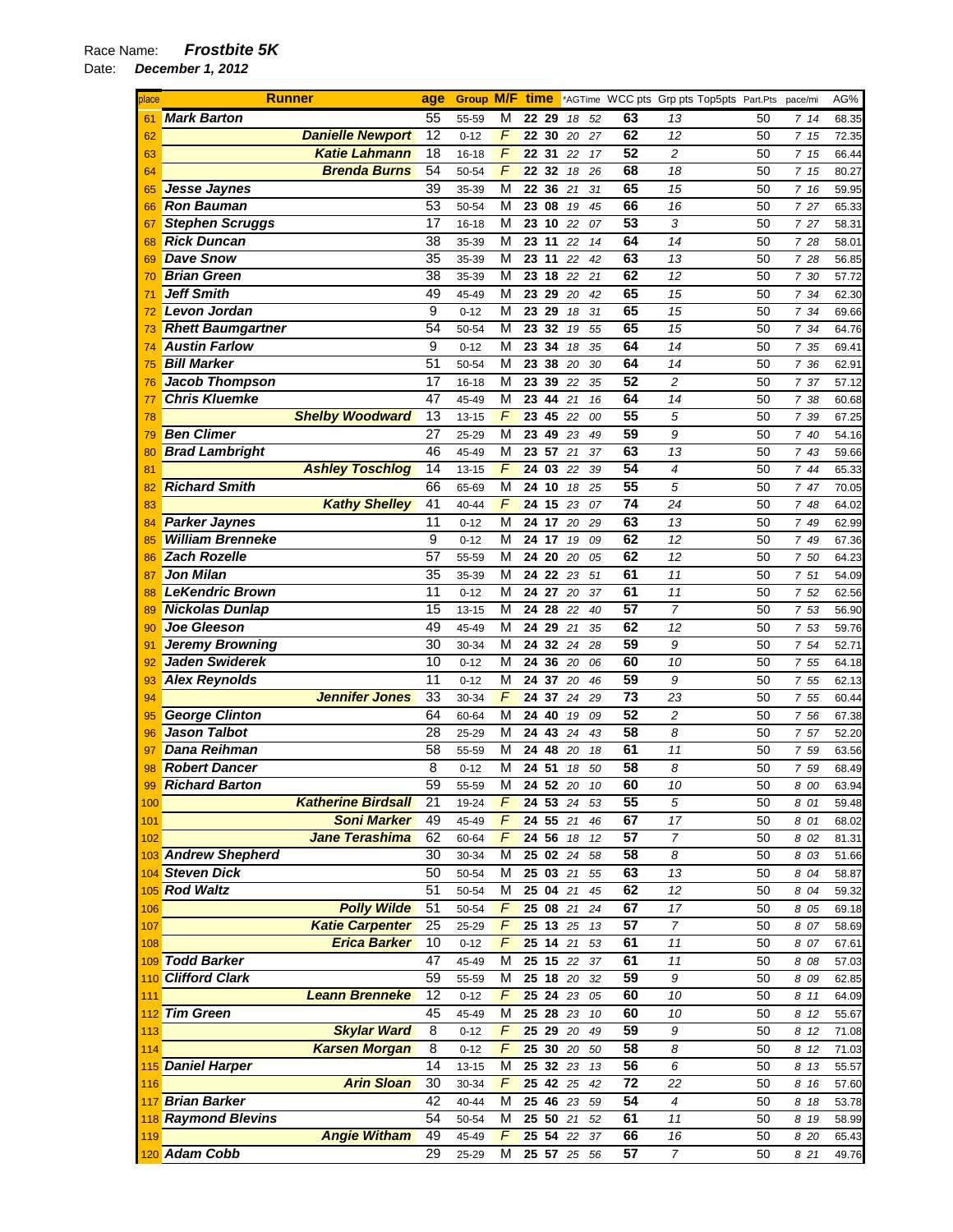| place      | <b>Runner</b>                                 | age      | Group M/F time    |                |          |                      |          |          |                            | *AGTime WCC pts Grp pts Top5pts Part.Pts | pace/mi      | AG%            |
|------------|-----------------------------------------------|----------|-------------------|----------------|----------|----------------------|----------|----------|----------------------------|------------------------------------------|--------------|----------------|
| 121        | <b>Kevin Shelley</b>                          | 46       | 45-49             | М              | 25 58    |                      | 23<br>27 | 59       | 9                          | 50                                       | 821          | 55.03          |
| 122        | <b>Gene Black</b>                             | 70       | $70+$             | M              | 26 04    |                      | 19<br>05 | 52       | $\overline{c}$             | 50                                       | 8 2 3        | 67.62          |
| 123        | <b>Melissa Moore</b>                          | 44       | 40-44             | F              | 26 07    | 24                   | 13       | 73       | 23                         | 50                                       | 8 24         | 61.12          |
| 124        | <b>Stephanie Farlow</b>                       | 33       | 30-34             | $\overline{F}$ | 26       | 10<br>26             | 02       | 71       | 21                         | 50                                       | 8 25         | 56.86          |
|            | <b>Chip Foster</b>                            | 52       | 50-54             | M              | 26       | 12 22                | 33       | 60       | 10                         | 50                                       | 8 26         | 57.21          |
| 126        | <b>Melanie Roberts</b>                        | 39       | 35-39             | $\overline{F}$ | 26       | 15<br>25             | 24       | 68       | 18                         | 50                                       | 8 27         | 58.27          |
|            | <b>Dean Knapp</b>                             | 28       | 25-29             | M              | 26       | 19<br>26             | 19       | 56       | 6                          | 50                                       | 8 28         | 49.02          |
| 128        | <b>Bill Gigliotti</b>                         | 54       | 50-54             | M              | 26       | 24                   | 22<br>21 | 59       | 9                          | 50                                       | 8 30         | 57.72          |
|            | <b>Tom Carrico</b>                            | 59       | 55-59             | М              | 26       | 25<br>21             | 26       | 58       | 8                          | 50                                       | 8 30         | 60.19          |
| 130        | <b>Chance Klipstine</b>                       | 13       | $13 - 15$         | M              | 26       | 28<br>23             | 32       | 55       | 5                          | 50                                       | 8 31         | 54.80          |
| 131        | <b>Skip Moore</b>                             | 45       | 45-49             | M              | 26       | 30<br>24             | 07       | 58       | 8                          | 50                                       | 8 32         | 53.50          |
| 132        | James Fagan                                   | 50       | 50-54             | M              | 26       | 32<br>23             | 13       | 58       | 8                          | 50                                       | 8 32         | 55.58          |
| 133        | Kyle Kolopanis                                | 29       | 25-29             | M              | 26       | 33<br>26             | 32       | 55       | 5                          | 50                                       | 8 33         | 48.63          |
| 134        | Yuji Isono                                    | 50       | 50-54             | M              | 26       | 34<br>23             | 14       | 57       | $\overline{7}$             | 50                                       | 8 33         | 55.51          |
| 135        | <b>Toni Callahan</b>                          | 44       | 40-44             | $\sqrt{2}$     | 26       | 35<br>24             | 39       | 72       | 22                         | 50                                       | 8 3 3        | 60.05          |
| 136        | <b>Kathy Barton</b>                           | 56       | 55-59             | F              | 26       | 36<br>21             | 11       | 59       | 9                          | 50                                       | 8 34         | 69.89          |
| 137        | <b>Piper Gleeson</b>                          | 14       | $13 - 15$         | F              | 26       | 40<br>25             | 07       | 53       | 3                          | 50                                       | 8 35         | 58.92          |
| 138        | <b>Jeff Lohmoeller</b>                        | 51       | 50-54             | M              | 26       | 44<br>23             | 12       | 56       | 6                          | 50                                       | 8 36         | 55.62          |
| 139        | <b>Michael Pointis</b>                        | 26       | 25-29             | M              | 26       | 45 26                | 45       | 54       | $\overline{4}$             | 50                                       | 8 37         | 48.22          |
| 140        | <b>Dave Pointis</b>                           | 61       | 60-64             | M              | 26       | 45<br>21             | 20       | 51       | $\mathcal I$               | 50                                       | 8 37         | 60.49          |
| 141        | <b>Laura Weaver</b>                           | 32       | 30-34             | F              | 26       | 45<br>26             | 40       | 70<br>54 | 20                         | 50                                       | 8 37         | 55.49          |
| 142        | <b>Sean Vance</b><br><b>Vince Moore</b>       | 22       | 19-24             | M              | 26       | 57<br>26             | 56       |          | $\overline{\mathcal{A}}$   | 50                                       | 8 40         | 47.89          |
| 143        | <b>Michael Mills</b>                          | 55       | 55-59             | M              | 27       | 00<br>22             | 40       | 57       | $\overline{7}$             | 50                                       | 8 41         | 56.91          |
| 144        |                                               | 58       | 55-59             | M              | 27       | 02 22                | 07       | 56       | 6                          | 50                                       | 8 42         | 58.31          |
| 145        | <b>Preston Gault</b>                          | 12       | $0 - 12$          | M              | 27       | 06<br>23             | 31       | 57<br>60 | 7                          | 50                                       | 8 43         | 54.87          |
| 146        | <b>Scott Sparks</b><br><b>Scott Weaver</b>    | 38<br>33 | 35-39             | М<br>M         | 27<br>27 | 06<br>25<br>06<br>26 | 59<br>47 | 57       | 10<br>$\overline{7}$       | 50<br>50                                 | 8 43<br>8 43 | 49.63          |
| 147<br>148 | <b>James Weigel</b>                           | 9        | 30-34<br>$0 - 12$ | M              | 27       | 29<br>21             | 40       | 56       | 6                          | 50                                       | 8 51         | 48.16<br>59.52 |
| 149        | <b>Rob Hutchens</b>                           | 46       | 45-49             | M              | 27       | 47                   | 25<br>05 | 57       | 7                          | 50                                       | 8 57         | 51.43          |
| 150        | <b>Abbey Schmidt</b>                          | 13       | $13 - 15$         | $\sqrt{F}$     | 27       | 50<br>25             | 47       | 52       | 2                          | 50                                       | 8 58         | 57.39          |
| 151        | <b>Belinda Gray</b>                           | 53       | 50-54             | $\sqrt{2}$     | 27       | 54<br>23             | 08       | 66       | 16                         | 50                                       | 8 5 9        | 63.97          |
|            | <b>Nate Reynolds</b>                          | 13       | $13 - 15$         | M              | 28       | 02 24                | 56       | 54       | 4                          | 50                                       | 9 01         | 51.74          |
| 153        | <b>David Wetzel</b>                           | 54       | 50-54             | M              | 28       | 04<br>23             | 46       | 55       | 5                          | 50                                       | 9 02         | 54.30          |
| 154        | <b>Tonya Paxton</b>                           | 25       | 25-29             | F              | 28       | 07<br>28             | 07       | 56       | 6                          | 50                                       | 9 03         | 52.64          |
| 155        | <b>Manda Light</b>                            | 30       | 30-34             | $\overline{F}$ | 28       | 08<br>28             | 07       | 69       | 19                         | 50                                       | 9 03         | 52.62          |
| 156        | <b>Peter Larson</b>                           | 36       | 35-39             | M              | 28       | 09<br>27             | 23       | 59       | 9                          | 50                                       | 9 04         | 47.10          |
| 157        | <b>Jim Auman</b>                              | 65       | 65-69             | M              | 28       | 11<br>21             | 41       | 54       | $\overline{4}$             | 50                                       | 9 04         | 59.51          |
|            | 158 Jerry Winkler                             | 58       | 55-59             | м              | 28       | 19<br>23             | 10       | 55       | 5                          | 50                                       | 9 07         | 55.66          |
| 159        | Sabrena Bartram                               | 49       | 45-49             | F              | 28       | 32<br>24             | 55       | 65       | $\overline{15}$            | 50                                       | 9 11         | 59.39          |
|            | 160 David Reeder                              | 15       | $13 - 15$         | М              |          | <b>28 38 26</b>      | 32       | 53       | 3                          | 50                                       | 9 13         | 48.62          |
| 161        | Joe Farlow                                    | 37       | 35-39             | М              | 28 40    |                      | 27<br>42 | 58       | 8                          | 50                                       | 9 14         | 46.57          |
| 162        | <b>Jon Weigel</b>                             | 13       | 13-15             | М              | 28       | 44<br>25             | 33       | 52       | 2                          | 50                                       | 9 15         | 50.48          |
|            | 163 Dustin Russell                            | 32       | 30-34             | M              |          | 28 46 28             | 33       | 56       | 6                          | 50                                       | 9 16         | 45.20          |
| 164        | <b>Lori Fields</b>                            | 32       | 30-34             | F              |          | 28 46 28             | 41       | 68       | 18                         | 50                                       | 9 16         | 51.60          |
| 165        | <b>Becca Catey</b>                            | 13       | $13 - 15$         | F              | 28       | 47<br>26             | 40       | 51       | $\boldsymbol{\mathcal{L}}$ | 50                                       | 9 16         | 55.49          |
| 166        | <b>Sarah Dickman</b>                          | 12       | $0 - 12$          | $\overline{F}$ | 28       | 47<br>26             | 10       | 57       | $\overline{7}$             | 50                                       | 9 16         | 56.56          |
| 167        | <b>Brenda Baumer</b>                          | 48       | 45-49             | $\overline{F}$ | 28       | 48<br>25             | 28       | 64       | 14                         | 50                                       | 9 16         | 58.11          |
| 168        | <b>Christopher Bateman</b>                    | 18       | 16-18             | M              | 28 48    | 27                   | 51       | 51       | $\mathbf{1}$               | 50                                       | 9 16         | 46.32          |
| 169        | <b>Angela Ketron</b>                          | 41       | $40 - 44$         | F              |          | 28 52 27             | 31       | 71       | 21                         | 50                                       | 9 17         | 53.78          |
| 170        | <b>Teresa Bryant</b>                          | 52       | 50-54             | F              |          | 29 02 24             | 24       | 65       | 15                         | 50                                       | 9 21         | 60.67          |
| 171        | <b>Samuel Brenneke</b><br><b>Debra Uhrick</b> | 11<br>52 | $0 - 12$          | M<br>F         |          | 29 02 24<br>29 04 24 | 29       | 55<br>64 | 5<br>14                    | 50                                       | 9 21         | 52.68          |
| 172        | <b>Emily Ross</b>                             | 26       | 50-54             | F              |          | 29 09 29             | 25       | 55       | 5                          | 50<br>50                                 | 9 21         | 60.60          |
| 173<br>174 | <b>Justin Daniels</b>                         | 31       | 25-29<br>30-34    | M              | 29       | 11<br>29             | 09<br>03 | 55       | 5                          | 50                                       | 9 23<br>9 24 | 50.77<br>44.42 |
|            | 175 Marvin Esham                              | 66       | 65-69             | M              |          | 29 12 22             | 15       | 53       | 3                          | 50                                       | 9 24         |                |
|            | 176 Randy Davis                               | 56       | 55-59             | M              |          | 29 14 24             | 20       | 54       | 4                          | 50                                       | 9 25         | 57.98<br>53.01 |
| 177        | <b>Stacy Brenneke</b>                         | 41       | 40-44             | $\overline{F}$ |          | 29 14 27             | 52       | 70       | 20                         | 50                                       | 9 25         | 53.11          |
| 178        | <b>Angela Buckland</b>                        | 30       | 30-34             | F              | 29 21    |                      | 29<br>20 | 67       | 17                         | 50                                       | 9 27         | 50.44          |
| 179        | <b>Tami Stevens</b>                           | 52       | 50-54             | F              |          | 29 26 24             | 44       | 63       | 13                         | 50                                       | 9 28         | 59.85          |
| 180        | <b>Sherry Marcum</b>                          | 48       | 45-49             | F              |          | 29 28 26             | 03       | 63       | 13                         | 50                                       | 9 2 9        | 56.80          |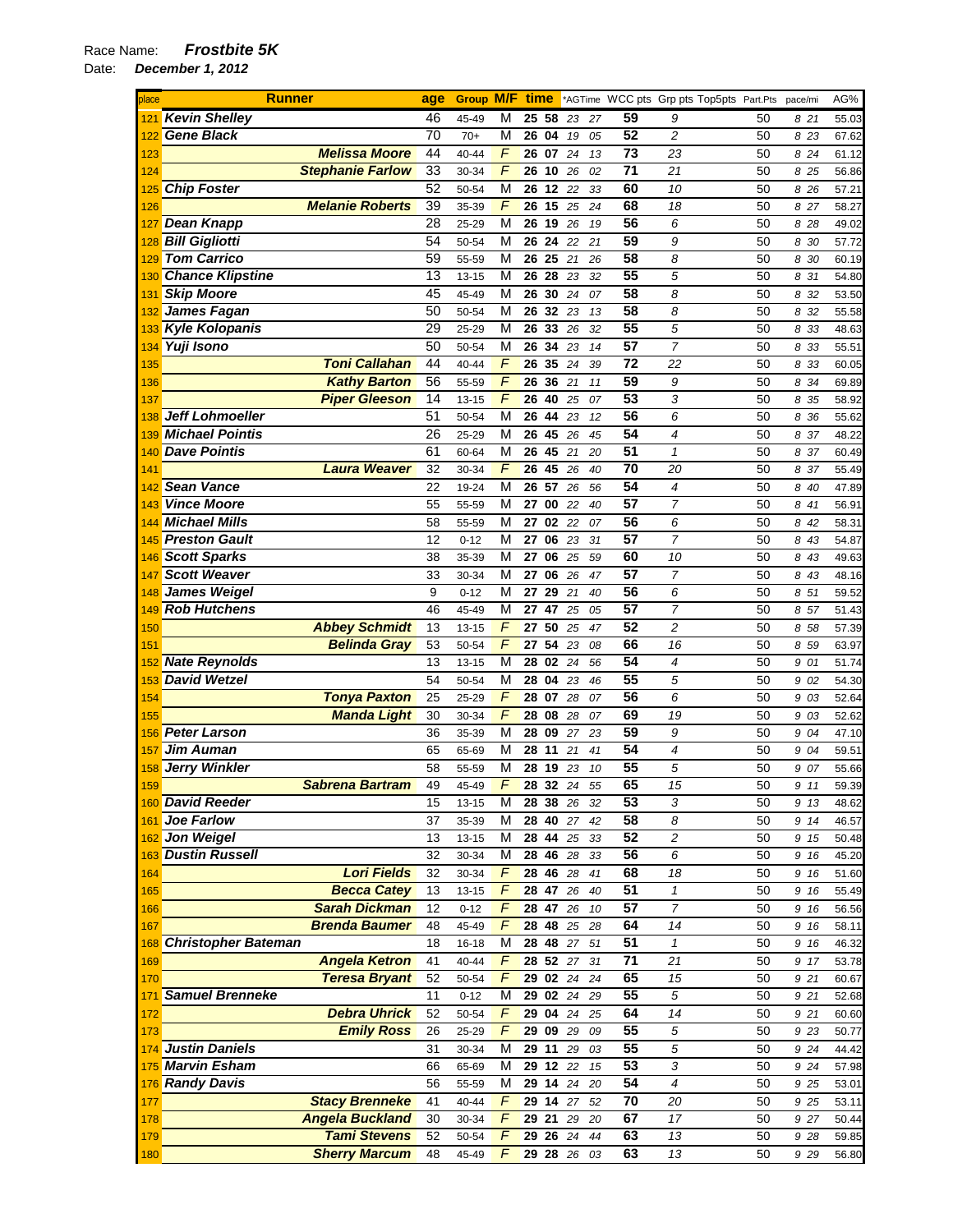| place           |                        | <b>Runner</b>                                | age            | <b>Group M/F</b> |                         | time  |               |          |          | *AGTime WCC pts Grp pts Top5pts Part.Pts |                |          | pace/mi        | AG%            |
|-----------------|------------------------|----------------------------------------------|----------------|------------------|-------------------------|-------|---------------|----------|----------|------------------------------------------|----------------|----------|----------------|----------------|
| 181             |                        | <b>Kimberly Dailey</b>                       | 46             | 45-49            | F                       |       | 29 29         | 26       | 43       | 62                                       | 12             | 50       | 9 29           | 55.39          |
| 182             | <b>Scott Silverman</b> |                                              | 53             | 50-54            | M                       | 29    | 44            | 25       | 23       | 54                                       | 4              | 50       | 9 34           | 50.83          |
| 183             |                        | <b>Susan Steele</b>                          | 53             | 50-54            | F                       | 29    | 50            | 24       | 44       | 62                                       | 12             | 50       | 9 36           | 59.83          |
| 184             |                        | <b>Heather Wampole</b>                       | 30             | 30-34            | F                       | 29    | 51            | 29       | 50       | 66                                       | 16             | 50       | 9 36           | 49.60          |
| 185             | <b>Dennis Mann</b>     |                                              | 68             | 65-69            | M                       | 29    | 57            | 22       | 24       | 52                                       | $\overline{c}$ | 50       | 9 38           | 57.59          |
| 186             |                        | <b>Madison Weaver</b>                        | 9              | $0 - 12$         | F                       | 30    | 02            | 25       | 20       | 56                                       | 6              | 50       | 9 40           | 58.43          |
| 187             | <b>Brian Fisher</b>    |                                              | 42             | 40-44            | M                       |       | 30 27         | 28       | 21       | 53                                       | 3              | 50       | 9 48           | 45.50          |
| 188             | <b>Kyle Frost</b>      |                                              | 25             | 25-29            | M                       | 30    | 33            | 30       | 33       | 53                                       | 3              | 50       | 9 50           | 42.23          |
| 189             | <b>Cole Farlow</b>     |                                              | $\overline{7}$ | $0 - 12$         | M                       | 30    | 33 22         |          | 09       | 54                                       | $\overline{4}$ | 50       | 9 50           | 58.24          |
| 190             | <b>Isaac Moistner</b>  |                                              | 10             | $0 - 12$         | M                       | 30    | 35            | 24       | 59       | 53                                       | 3              | 50       | 9 51           | 51.62          |
| 19 <sup>°</sup> |                        | <b>Pamela Justice</b>                        | 42             | 40-44            | F                       | 30    | 35            | 28       | 54       | 69                                       | 19             | 50       | 9 51           | 51.20          |
| 192             | <b>Joseph Parker</b>   |                                              | 55             | 55-59            | M                       | 30    | 37            | 25       | 42       | 53                                       | 3              | 50       | 9 51           | 50.19          |
| 193             |                        | <b>Natalie Hatton</b>                        | 35             | 35-39            | F                       | 30    | 38            | 30       | 16       | 67                                       | 17             | 50       | 9 52           | 48.89          |
| 194             |                        | <b>Jane Barker</b>                           | 46             | 45-49            | F                       | 30    | 39            | 27       | 47       | 61                                       | 11             | 50       | 9 52           | 53.28          |
| 195             |                        | <b>Renee McCullum</b>                        | 50             | 50-54            | $\sqrt{F}$              | 30    | 44            | 26       | 30       | 61                                       | 11             | 50       | 9 54           | 55.85          |
| 196             |                        | <b>Michelle Kircher</b>                      | 42             | 40-44            | $\sqrt{F}$              | 30    | 45            | 29       | 04       | 68                                       | 18             | 50       | 9 54           | 50.92          |
| 197             | <b>Caleb Stephens</b>  |                                              | 17             | 16-18            | M                       | 30    | 48            | 29       | 25       | 50                                       | 0              | 50       | 9 55           | 43.86          |
| 198             |                        | <b>Megan Miller</b>                          | 27             | 25-29            | F                       | 30    | 49            | 30       | 49       | 54                                       | $\overline{4}$ | 50       | 9 55           | 48.03          |
| 199             |                        | <b>Amber Hall</b>                            | 29             | 25-29            | F                       |       | 30 51         | 30       | 51       | 53                                       | 3              | 50       | 9 56           | 47.97          |
| 200             |                        | <b>Kimberly Carlton</b>                      | 47             | 45-49            | F                       | 30    | 56            | 27       | 42       | 60                                       | 10             | 50       | 9 57           | 53.44          |
| <u>201</u>      | Levi Simpson           |                                              | 22             | 19-24            | M                       | 31    | 11            | 31       | 10       | 53                                       | 3              | 50       | 10 02          | 41.38          |
| 202             | <b>Bob Endicott</b>    |                                              | 21             | 19-24            | М                       | 31    | 15            | 31       | 08       | 52                                       | $\overline{c}$ | 50       | 10 04          | 41.44          |
| 203             | <b>Doug Brenneke</b>   |                                              | 45             | 45-49            | M                       | 31    | 22            | 28       | 32       | 56                                       | 6              | 50       | 10 06          | 45.20          |
| 204             | <b>Steve Dalley</b>    |                                              | 53             | 50-54            | M                       | 31    | 25            | 26       | 49       | 53                                       | 3              | 50       | 10 07          | 48.10          |
| 205             |                        | <b>Mariah Seals</b>                          | 20             | 19-24            | F                       | 31    | 25            | 31       | 24       | 54                                       | 4              | 50       | 10 07          | 47.13          |
| 206             | <b>Seth Black</b>      |                                              | 55             | 55-59            | М                       | 31    | 26            | 26       | 23       | 52                                       | 2              | 50       | 10 07          | 48.89          |
| 207             | <b>Jason Owens</b>     |                                              | 40             | 40-44            | M                       | 31    | 27            | 29       | 43       | 52                                       | 2              | 50       | 10 07          | 43.40          |
| 208             |                        | <b>Debbie Robbins</b>                        | 56             | 55-59            | F                       | 31    | 29            | 25       | 04       | 58                                       | 8              | 50       | 10 08          | 59.05          |
| 209             | <b>Shawndale Brown</b> |                                              | 37             | 35-39            | M                       | 31    | 55            | 30       | 50       | $\overline{57}$                          | $\overline{7}$ | 50       | 10 16          | 41.83          |
| 210             |                        | <b>Michelle Johnson</b>                      | 34             | 30-34            | F                       |       | 32 02 31      |          | 46       | 65                                       | 15             | 50       | 10 19          | 46.58          |
| 211             | <b>Todd Moistner</b>   |                                              | 35             | 35-39            | M                       |       | 32 08         | 31       | 27       | 56                                       | 6              | 50       | 10 21          | 41.01          |
| 212             |                        | <b>Sharon Shaffer</b><br><b>Dawn Sonsini</b> | 43             | 40-44            | F<br>F                  |       | 32 19 30      |          | 16       | 67<br>64                                 | 17             | 50       | 10 24          | 48.90          |
| 213             |                        |                                              | 31             | 30-34            | F                       | 32    | 33<br>32 34   | 32       | 30       | 63                                       | 14             | 50       | 10 29          | 45.53          |
| 214<br>215      | <b>Mike Witham</b>     | <b>Aspen Lindley</b>                         | 31<br>41       | 30-34<br>40-44   | М                       | 32    | 40            | 32<br>30 | 31<br>38 | 51                                       | 13<br>1        | 50<br>50 | 10 29<br>10 31 | 45.50<br>42.10 |
| 216             |                        | <b>Tammy Klipstine</b>                       | 43             | 40-44            | F                       |       | 32 43         | 30       | 38       | 66                                       | 16             | 50       | 10 32          | 48.30          |
| 217             |                        | <b>Becky Reynolds</b>                        | 41             | 40-44            | F                       | 32    | 45            | 31       | 13       | 65                                       | 15             | 50       | 10 32          | 47.40          |
| 218             |                        | <b>Pat Bowers</b>                            | 69             | 65-69            | F                       |       | 32 47         | 21       | 24       | 51                                       | $\mathbf{1}$   | 50       | 10 33          | 69.15          |
| 219             |                        | <b>Carol Ammerman</b>                        | 69             | 65-69            | F                       |       | $32 \quad 47$ | 21       | 24       | 50                                       | 0              | 50       | 10 33          | 69.15          |
| 220             |                        | <b>Emily Bobrowich</b>                       | 23             | 19-24            | F                       |       | 32 48         | 32       | 48       | 53                                       | 3              | 50       | 10 33          | 45.12          |
| 221             | Jamie Brockman         |                                              | 22             | 19-24            | M                       |       | 32 49 32      |          | 48       | 51                                       | $\mathbf{1}$   | 50       | 10 34          | 39.33          |
| 222             |                        | <b>Angela Larson</b>                         | 33             | 30-34            | $\sqrt{2}$              |       | 33 00 32      |          | 50       | 62                                       | 12             | 50       | 10 37          | 45.08          |
| 223             |                        | <b>Natalie McNally</b>                       | 49             | 45-49            | F                       |       | 33 10 28      |          | 58       | 59                                       | 9              | 50       | 10 41          | 51.10          |
| 224             |                        | <b>Nicole Newport</b>                        | 41             | 40-44            | F                       |       | 33 12 31      |          | 39       | 64                                       | 14             | 50       | 10 41          | 46.76          |
| 225             |                        | <b>Monica Schlichter</b>                     | 37             | 35-39            | F                       |       | 33 15 32      |          | 34       | 66                                       | 16             | 50       | 10 42          | 45.45          |
| 226             |                        | <b>Leslie Gettinger</b>                      | 29             | 25-29            | F                       |       | 33 26         | 33       | 26       | 52                                       | $\overline{c}$ | 50       | 10 46          | 44.27          |
| 227             |                        | <b>Judy Pierce</b>                           | 50             | 50-54            | $\overline{F}$          |       | 33 29         | 28       | 52       | 60                                       | 10             | 50       | 10 47          | 51.26          |
| 228             | <b>Robert Perales</b>  |                                              | 48             | 45-49            | M                       | 33 41 |               | 29       | 56       | 55                                       | 5              | 50       | 10 50          | 43.09          |
| 229             |                        | <b>Reagan Wilmot</b>                         | 6              | $0 - 12$         | $\overline{F}$          |       | 33 45 25      |          | 35       | 55                                       | 5              | 50       | 10 52          | 57.86          |
| 230             | <b>Joe Wilmot</b>      |                                              | 36             | 35-39            | $\overline{\mathsf{M}}$ |       | $33 \t 45$    | 32       | 50       | 55                                       | 5              | 50       | 10 52          | 39.29          |
| 231             |                        | <b>Natalie Wampole</b>                       | 49             | 45-49            | F                       |       | 33 55 29      |          | 37       | 58                                       | 8              | 50       | 10 55          | 49.97          |
| 232             | <b>Curt Spaulding</b>  |                                              | 50             | 50-54            | M                       |       | 33 56         | 29       | 41       | 52                                       | 2              | 50       | 10 55          | 43.46          |
| 233             |                        | <b>Veronica Decker</b>                       | 51             | 50-54            | F                       |       | 33 57 28      |          | 54       | 59                                       | 9              | 50       | 10 56          | 51.21          |
| 234             |                        | <b>Ashlee Kirby</b>                          | 36             | 35-39            | F                       | 34 21 |               | 33       | 48       | 65                                       | 15             | 50       | 11 03          | 43.78          |
| 235             |                        | <b>Berneice Tipton</b>                       | 52             | 50-54            | F                       |       | 34 23 28      |          | 53       | 58                                       | 8              | 50       | 11 04          | 51.23          |
| 236             |                        | Tamara Cissna                                | 51             | 50-54            | $\overline{F}$          | 34    | 27            | 29       | 19       | 57                                       | $\overline{7}$ | 50       | 11 05          | 50.47          |
| 237             |                        | <b>Darcy Bryant</b>                          | 23             | 19-24            | $\overline{F}$          |       | 34 27         | 34       | 27       | 52                                       | 2              | 50       | 11 05          | 42.96          |
| 238             |                        | <b>Kari Morrison</b>                         | 18             | 16-18            | $\overline{F}$          | 34 31 |               | 34       | 09       | 51                                       | $\mathbf{1}$   | 50       | 11 07          | 43.34          |
|                 | 239 David Caldwell     |                                              | 72             | $70+$            | M                       |       |               | 34 32 24 | 38       | 51                                       | 1              | 50       | 11 07          | 52.36          |
| 240             |                        | <b>Jamie Weigel</b>                          | 11             | $0 - 12$         | F                       |       |               | 34 33 30 | 44       | 54                                       | $\overline{4}$ | 50       | 11 07          | 48.16          |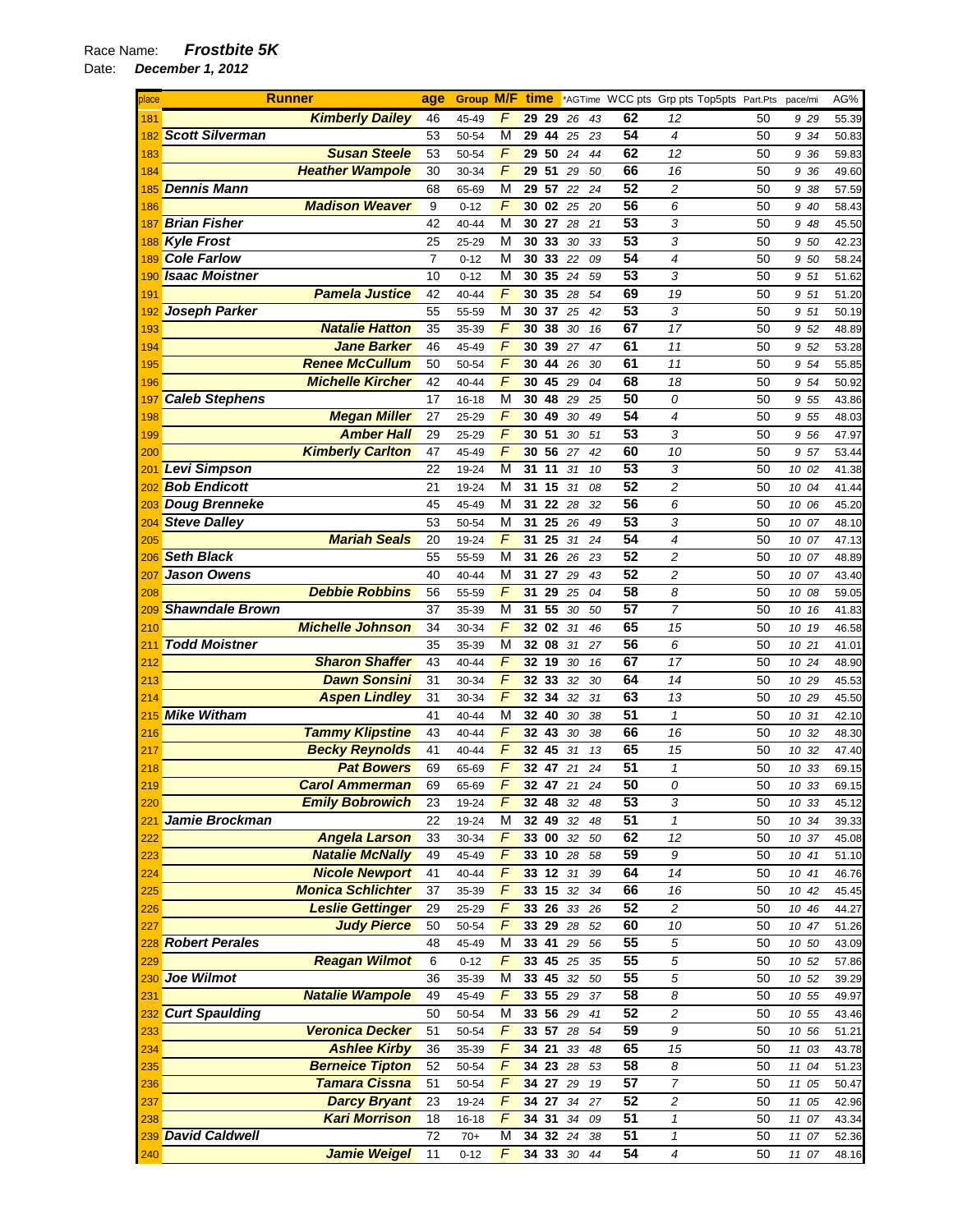*Todd Mayes* 48 45-49 M **44 55** *39 55* **51** *1* 50 *14 27* 32.31